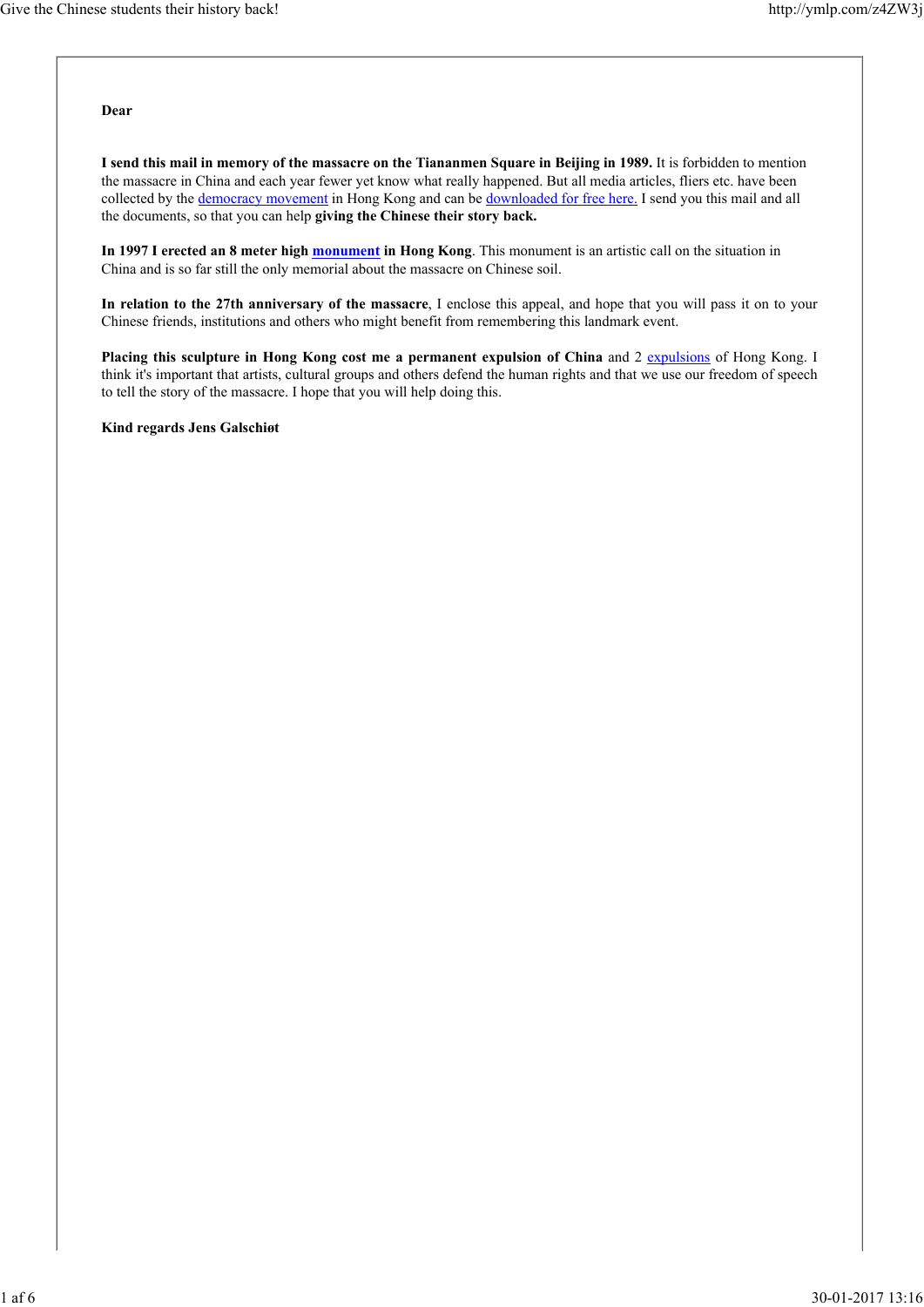

**The Chinese sight for "The old cannot kill the young forever" chiseled into the socket on the memorial.**

Press release june 2016

**Appeal to the press, culture- and art institutions, artists, working places, libraries, universities and others.** Give the Chinese students their history back!

*Help mark the 27rd anniversary of the Tiananmen massacre. In 1989 the Chinese students occupied the Tiananmen Square in Beijing for months in an attempt to press the Chinese government to take steps towards democracy and to*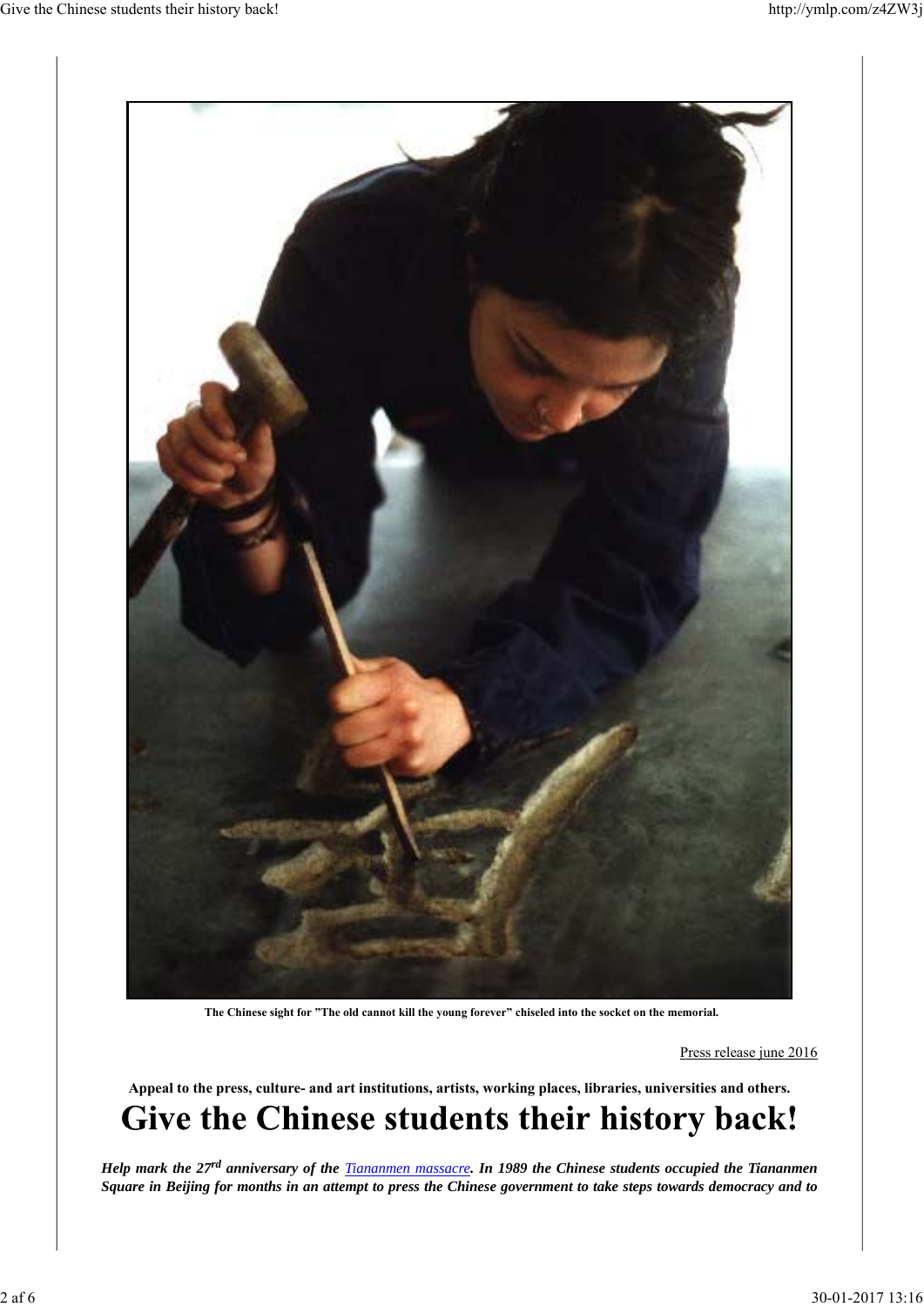### *fight against corruption. But on 4th June 1989 the regime threw in the army against the unarmed students.*

Give the Chinese their story back. It is forbidden to mention the story in China, but all the students' newspaper articles, fliers etc. have been collected by the democracy movement in Hong Kong. **These** collections **of Chinese and English documents** have now been put on the Internet from where they can be downloaded for free.

**Many of the young dissidents were imprisoned in the wake of the crackdown.** Some are still in jail but they are no longer young. China still practises a massive censorship on information on the massacre. And it is impossible for Chinese people to obtain uncensored information about the event.

**In China the encroachments continue.** The imprisonment of Nobel laureate Liu Xiaobo is maintained and his wife is still under house arrest. So is the artist *Ai Weiwei*. But these prominent artists are only the tip of the iceberg, there are thousands of artists, environment activists and others imprisoned. And all they have done is defend the most basic human rights.

**Thousands of Chinese students** are today studying at universities and other institutions of education in the West. Most of them do not even know their own history due to the censorship. You can help to remedy this.

**Therefore we invite all pro-democracy institutions, scholars and working colleagues to download and print** out this documentation or burn it on a CD. Place it on the shelves of libraries and hand it out as a gift to Chinese students on 4<sup>th</sup> June, the anniversary of the Tiananmen massacre.

**This way we can make a contribution to preserve the memory of the victims** and maybe inspire a new generation of Chinese to see democracy as a possibility for China.

**We call on everybody to support this initiative and to mail this appeal** to other institutions of education where there are Chinese students or others who might be interested in preserving and distributing the knowledge about the Tiananmen massacre.

**The initiative of this appeal** and informative campaign is a co-operation between the democracy movement in Hong Kong and Danish sculptor Jens Galschiot who in 1997 put up an 8 meter high Pillar of Shame in Hong Kong to commemorate the Tiananmen massacre. Hong Kong is the only place on Chinese soil where the victims can be honoured.

# About Hong Kong at the moment

**It seems that China's curbing of free speech has got a solid grip**, also in Hong Kong. Galschiot is just one of many critics who have been denied entry. So the city is deprived of a cultural exchange that is taken for granted in all open democratic societies. The expulsions are a strident violation of the principle of 'One country – Two systems' that was guarantied ahead of Hong Kong's reunion with China in '97.

**In 2013 Galschiøt managed to enter Hong Kong to repair** 'The Pillar of Shame'.

In these very years Hong Kong stands before realizing the 1997 agreements with China, to develop a real democracy in Hong Kong. But they are under a lot of pressure from non-democratic forces. The results of these negotiations are crucial for the future of Hong Kong.

**During 2014 massive demonstrations in Hong Kong** has been seen. They fight for the rigth to get the democratic elective system that China promised Hong Kongs sitizens when they took over the country in 1997.

**The peaceful demonstrations have been met** with comprehensive violent force from the Hong Kong police and the citizens have been defending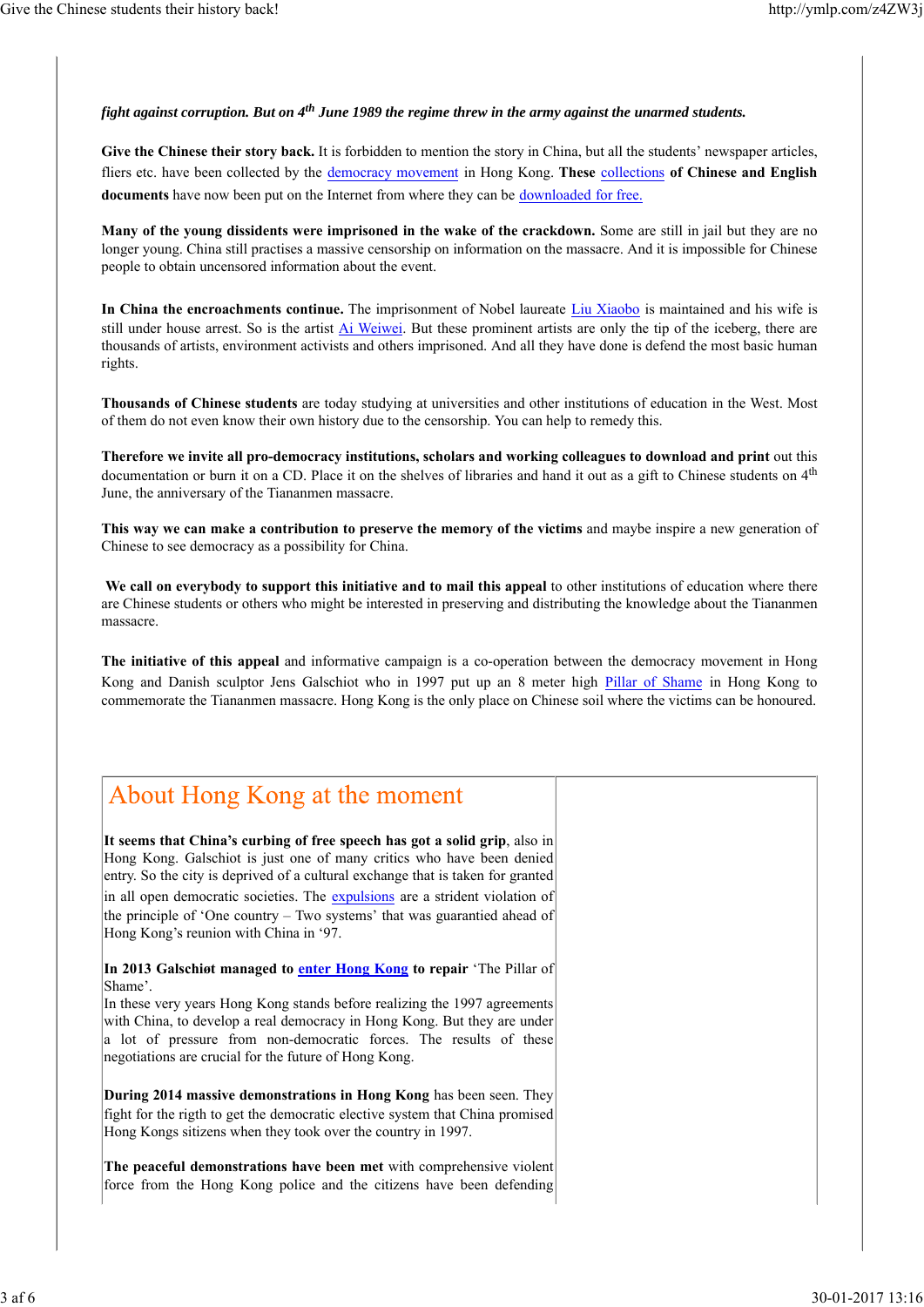themselves agains the police´s peppersplay guns with simple umbrellas.

**Thus the movement now use the umbrella as a symbol** of their struggle to introduce democratic elections into Hong Kong.

**A functioning democracy on Chinese ground**, even though it is only in Hong Kong, is an extremely important symbol for the more than one billion living in main land China.

## **Useful links:**

**Download the documents about Tiananmen 1989:** http://www.aidoh.dk /Tiananmen89 **Galschiot's activities related to China**

#### **The democracy movement in Hong Kong:**

HK Alliance in Support of Patriotic Democratic Movements of China E-mail: contact@alliance.org.hk, internet: http://www.alliance.org.hk/

Phone: +852 2782 6111

**Contact Jens Galschiot:** E-mail: aidoh@aidoh.dk, Internet: www.aidoh.dk, tel. +45 6618 4058, Banevaenget 22, DK-5270 Odense N

\*\*\*\*\*\*\*\*\*\*\*\*\*\*\*\*\*

# **About Jens Galschigt:**

#### **At the moment:**

**Galschiøt is a sculptor who works with international art installations**. At the moment he is working on a gigantic project about the religious tensions in the world.

**He has named this art and dialogue project 'The Children of Abraham'**. The focal point of the project is the 3.5 meter tall and 70 square meter sculpture called F.U.N.D.A.M.E.N.T.A.L.I.S.M. It is made of these letters made in 8,000 copper books symbolizing the Torah, the Bible and the Quran. 24 big monitors constantly display the 'brightest' and the 'darkest' quotations form Judaism, Christianity and Islam.

**See concept click for the art project English - German - Danish**

## **General information about Galschiøt can be found at:**

See Wikipedia:

Portrait of the sculptors CV (PDF)

To Gallery Galschiot

To Galschot webside



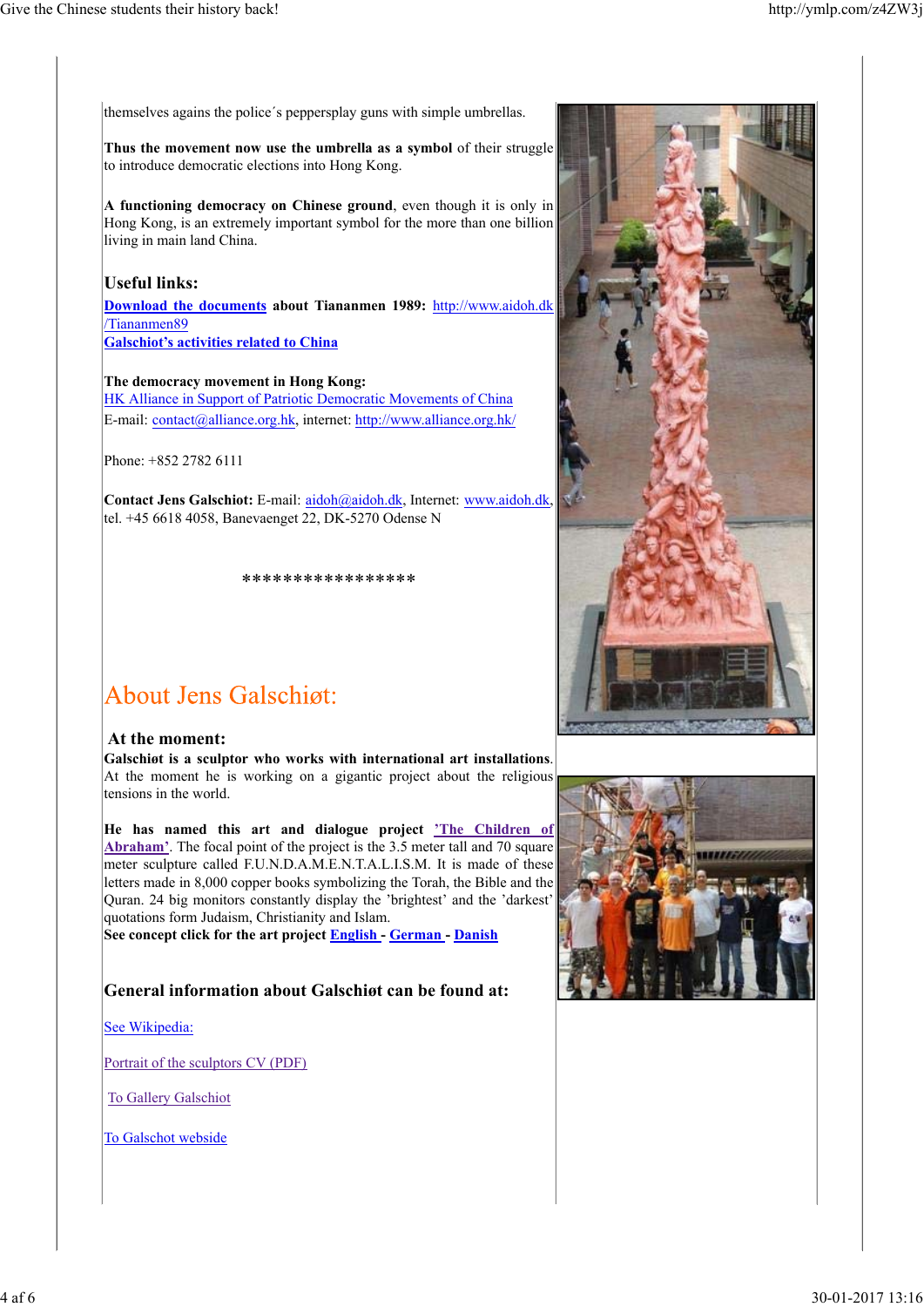

**This mail has been sent from the sculptor Jens Galschiøt's workshhop.**

**Contact to the workshop:**

Galleri Galschiøt Banevænget 22 5270 Odense N

Tlf : (+45) 6618 4058

Fax:(+45) 6618 4158